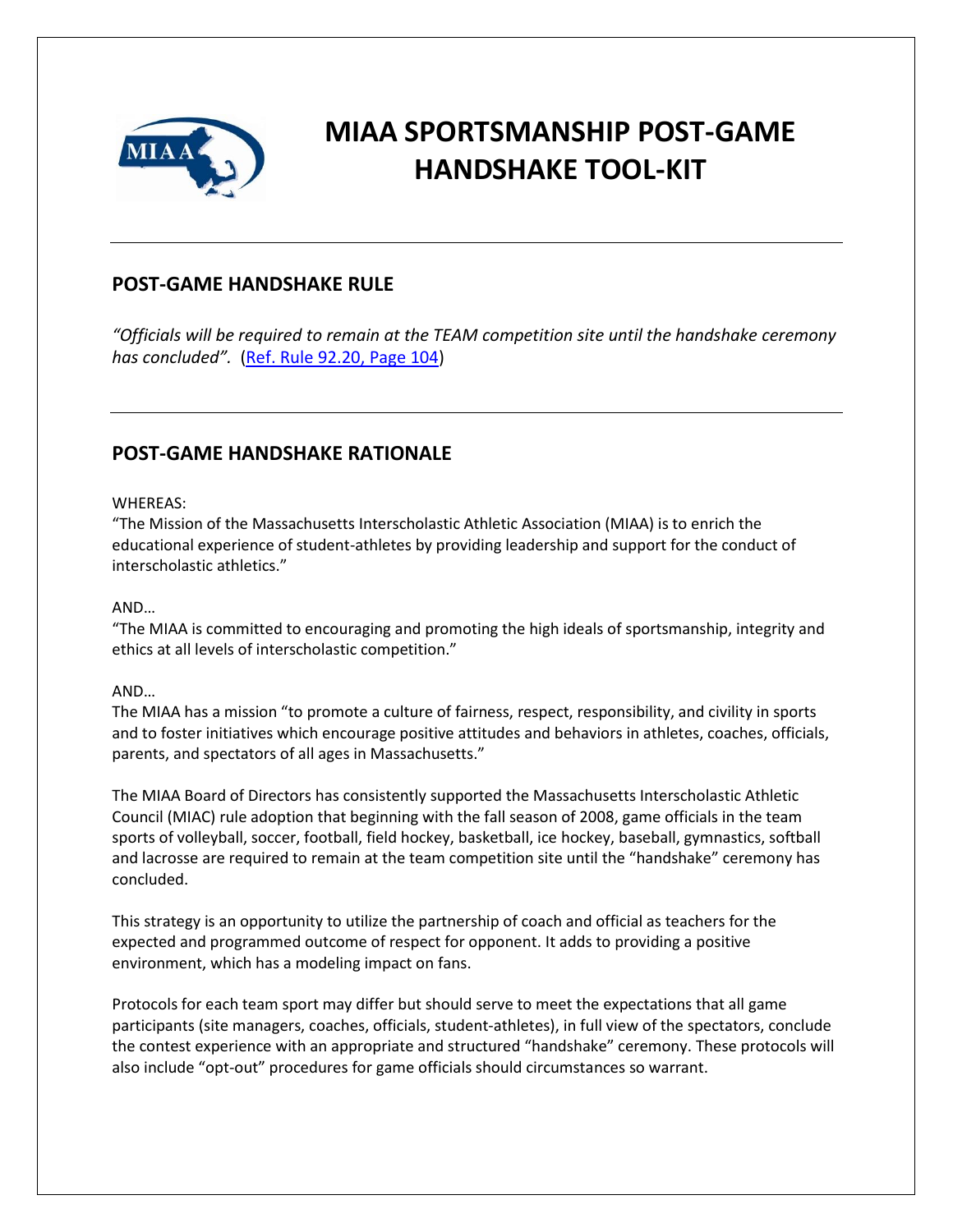

### **HOST SITE MANAGER RESPONSIBILITIES**

By MIAA Constitution [\(Ref. Article VI, A.1.\)](https://miaa.net/wp-content/uploads/2022/03/MIAA-Handbook-21-23revised.pdf), the home team's Principal or designee must be present at all interscholastic contests. This individual shall serve as the "Site Manager". The Site Managers are supervisors who are seeking desired objectives, be they spectator behavior, team sportsmanship or facility conditions and environment. In some sports and at different levels of play the home coach may be the Site Manager.

The Site Manager, working with, at times, other school personnel, game officials, security and the coaching staff, will:

- Oversee enforcement of rules for spectators consistent with the mission of the host school and of MIAA.
- Ensure that game officials, proper medical personnel and other site-related conditions are in order before authorizing the start of the game.
- Be in possession of game rules, player/coach disqualification forms, Handshake Report Form, and other sport-specific reporting forms. (Reminder, the home team is responsible for initiating the reporting of game disqualifications.)
- Ensure that all functions and activities associated with the contest (e.g. Pre-Game Captains/Game Officials Conference, Post-Game Handshake ceremony, etc.) are executed properly.
- Forward to appropriate home and away school personnel the game score sheet and other game reports as required. (The MIAA Game Sheet facilitates this process.)

In some sports, the Site Manager has the responsibility to complete and sign the MIAA Game Sheet. Host schools are encouraged to keep one copy of this form on file with the principal and/or athletic director and to present one copy to the "opponent's" principal and/or athletic director. Some leagues may require that the third copy be filed with the appropriate party.

A ceremonial post-game handshake, including players, coaches and game officials will take place at the conclusion of each interscholastic athletic team event. On rare occasions the Site Manager or Game Official may decide to suspend the handshake if circumstances so warrant. In the event the handshake ceremony doesn't take place, the required post-game handshake form must be completed and filed with the MIAA [\(ref. Sportsmanship Handshake Report Form\)](http://www.schtools.net/membersnew/documents/MIAA/Sportsmanship-Handshake-Report-Form.pdf).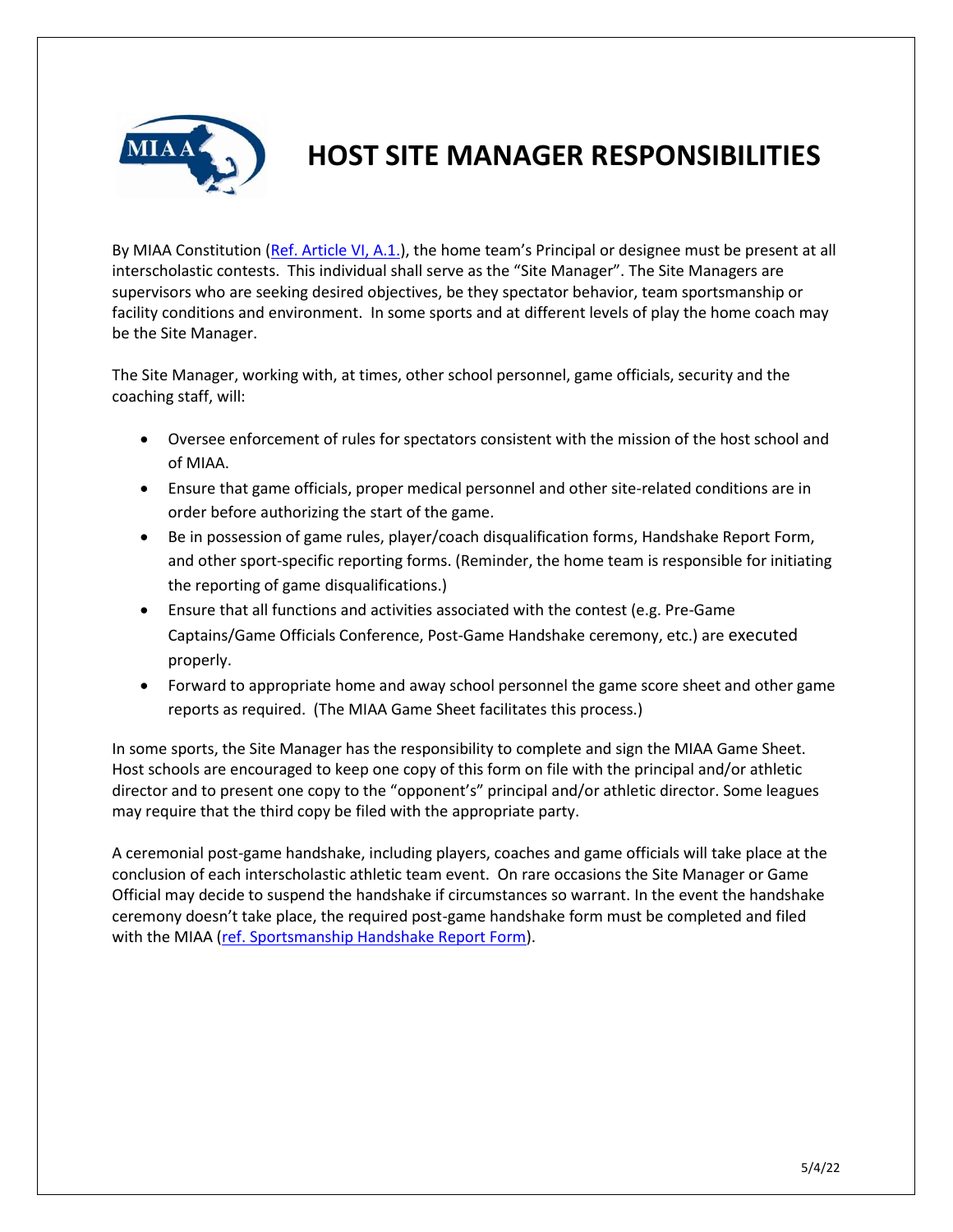

# **EXPECTATIONS OF GAME OFFICIALS**

Beginning with the fall season of 2008, Officials will be required to remain at the team competition site until the handshake ceremony has concluded. Such an initiative was adopted many years ago in the sports of Ice Hockey and Soccer and this procedure has elevated the educational culture and climate of these sports.

#### *PRE-GAME:*

Welcome team captains followed by required message (ref. Official's Pre-Game Meeting with Captains)

#### *POST-GAME:*

**Minimum requirement**: Presence of Game Officials in close proximity to handshake line

**Enhanced Participation** (optional): Presence and participation in handshake with coaches and student-athletes

Contest officials have no additional responsibility for any activity resulting from the handshake ceremony, but rather are observers of that ceremony:

**Head Coaches** (and not game officials) are responsible for their teams and student-athletes during the handshake ceremony.

**The Contest Site Manager** (most often the home team Athletic Director) and School Administration are responsible for spectator decorum at the venue.

Any unsportsmanlike behavior following the conclusion of the game may be penalized consistent only with MIAA Sportsmanship [Rule 49.8, Page 48:](https://miaa.net/wp-content/uploads/2022/03/MIAA-Handbook-21-23revised.pdf) *"Fighting and unsportsmanlike conduct penalties will be within the authority of the official at all times at the contest site. The official's authority extends to pre and post-game oversight."*

As always, common sense prevails. If a game official or game site administrator feels that this initiative should not be followed due to concerns which arise during the contest, or with crowd control issues, the handshake protocol may be suspended. The form developed for this circumstance must be completed (ref. [Sportsmanship Handshake Report Form.](http://www.schtools.net/membersnew/documents/MIAA/Sportsmanship-Handshake-Report-Form.pdf))

**A Review Committee**, under the jurisdiction of the Sportsmanship Committee will be charged to follow up on post-game handshake suspension reports.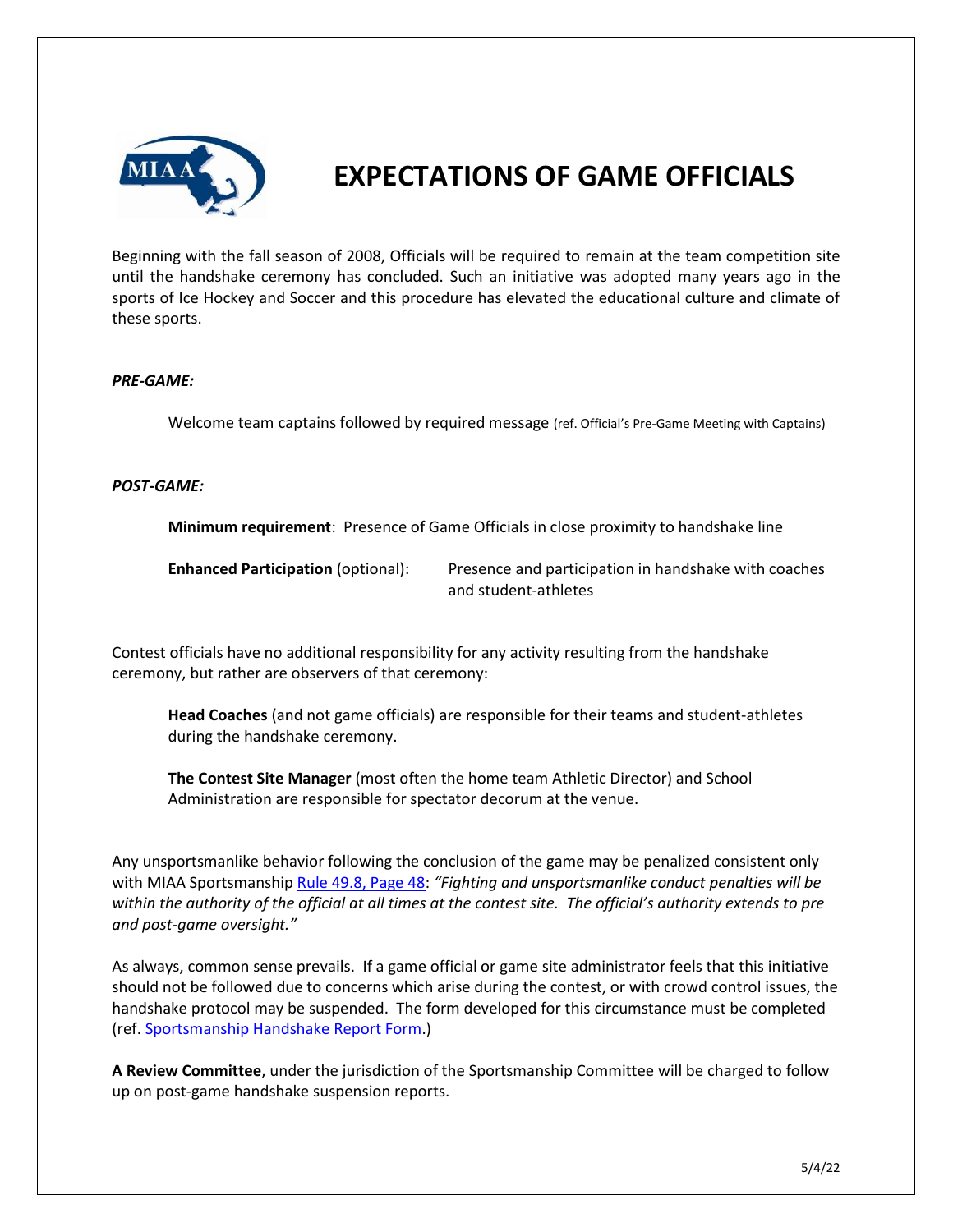

# **ADMINISTRATION REVIEW PROCESS FOR HANDSHAKE CEREMONY SUSPENSION**

As per Post Game Handshake Rule, should the appropriate responsible party (Site Manager and/or Game Officials) decide to suspend the post game handshake the Sportsmanship Handshake Report Form must be completed by the Site Manager and forwarded to the Sportsmanship Committee (via MIAA within 24 hours).

The Sportsmanship Committee, in concert with the relevant MIAA Sport Committee, will then determine if the extenuating circumstances identified warrant a **review hearing**.

The process for a review hearing is identified, in the MIAA Handbook, [Rule 90, Pages 97-100.](https://miaa.net/wp-content/uploads/2022/03/MIAA-Handbook-21-23revised.pdf)

### **MIAA SUPPORT / RESOURCES**

The Sportsmanship Committee, in partnership with the Game Officials Committee, will assist any league and/or district with relevant workshop presentations to assist in the implementation of this rule. Please consider contacting the MIAA staff at 508-541-7997.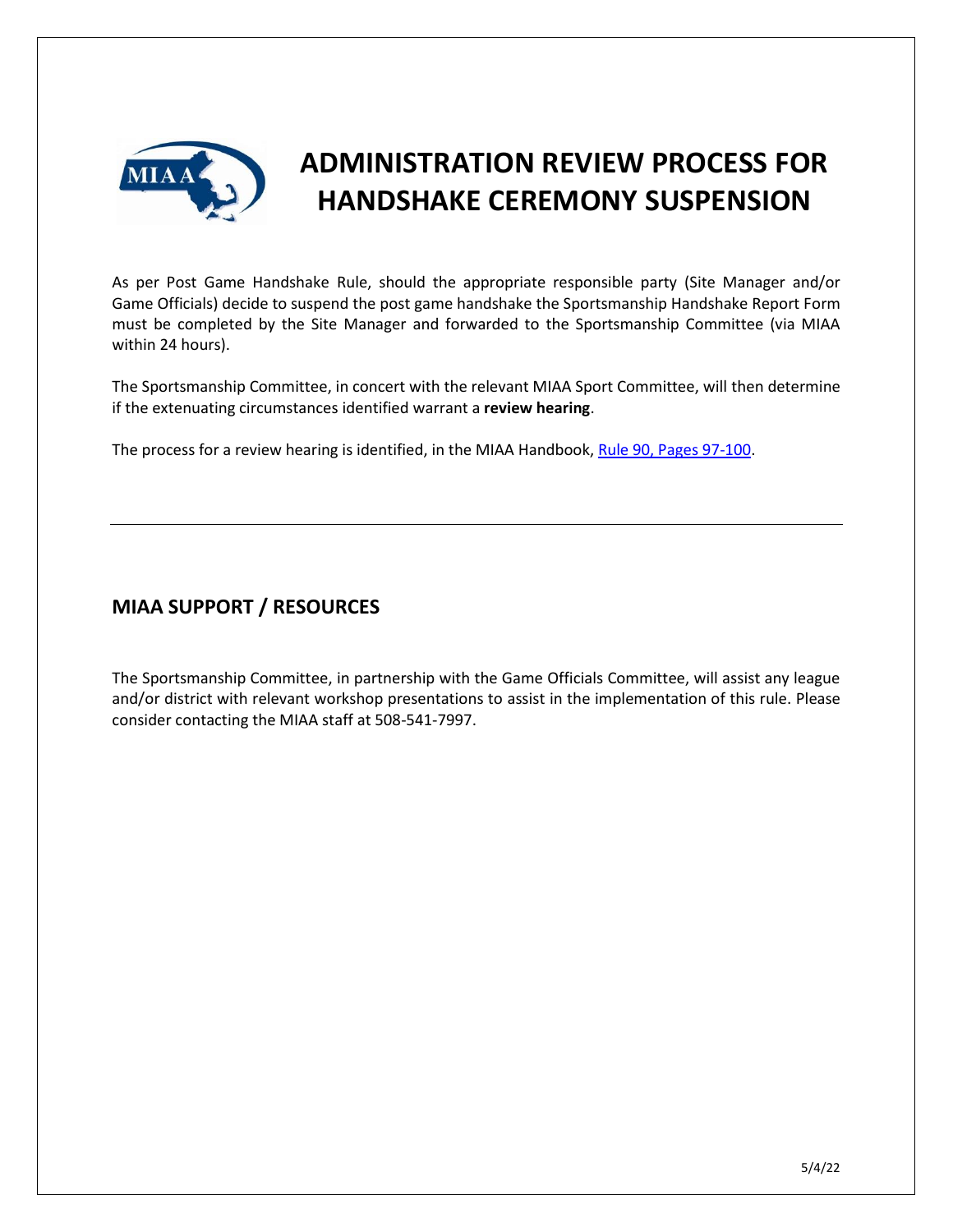

# **OFFICIAL'S PRE-GAME MEETING WITH CAPTAINS**

The illustration below represents a double sided credit card like tool for Game Officials to utilize in all pre-game meetings with captains

| <b>Pre-Game Conference Message</b>                                          |                                                                                                                                                                                                                                                                                                                                                                         |
|-----------------------------------------------------------------------------|-------------------------------------------------------------------------------------------------------------------------------------------------------------------------------------------------------------------------------------------------------------------------------------------------------------------------------------------------------------------------|
| IA A<br><b>ETHICS</b><br><b>INTEGRITY</b><br><b>SPORTSMANSHIP</b><br>Side 1 |                                                                                                                                                                                                                                                                                                                                                                         |
|                                                                             | "Welcome to this Educational Athletic<br><b>Event</b> ". Today's contest is an opportunity<br>for all participants to demonstrate a<br>commitment to good sportsmanship and fair<br>play. Any unsportsmanlike conduct will be<br>penalized. At the conclusion of the game,<br>Players, Coaches and Game Officials will<br>meet for the ceremonial handshake."<br>Side 2 |

\* All Game Officials are required to conduct a pre-game conference to provide the above pre-game message, ref., [MIAA Rule 48.3, page 48,](https://miaa.net/wp-content/uploads/2022/03/MIAA-Handbook-21-23revised.pdf) including a review of the MIAA Taunting Policy.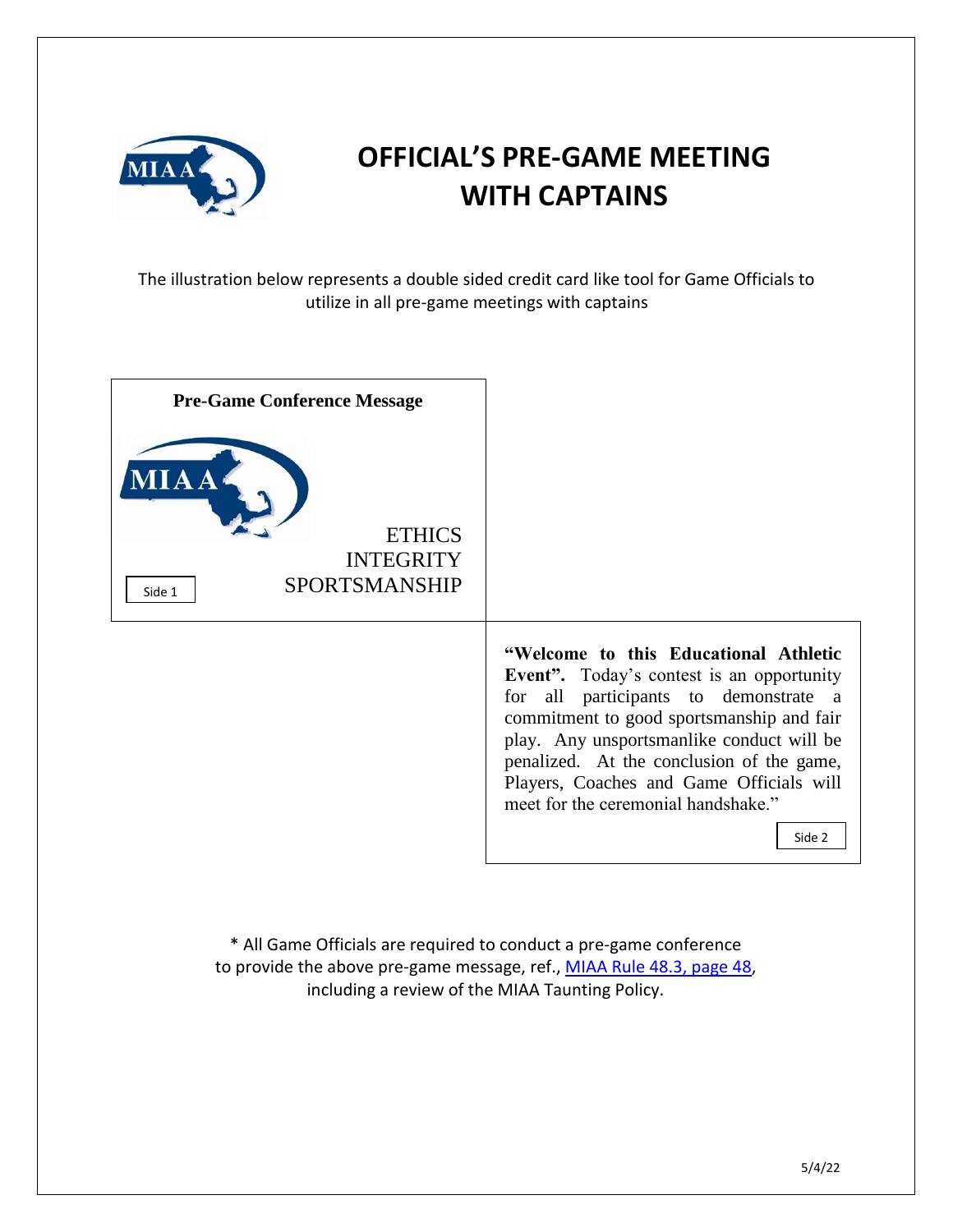

## **SAMPLE ANNOUNCEMENT**

The following announcement is recommended to be made prior to the conclusion of athletic events at all venues where a public address system is utilized.

"Ladies and Gentlemen. At the conclusion of this contest both teams will participate in the ceremonial handshake demonstrating respect for opponent. All fans must remain off the playing field/court and exit on the end lines or wait until the ceremony is completed and game officials exit."